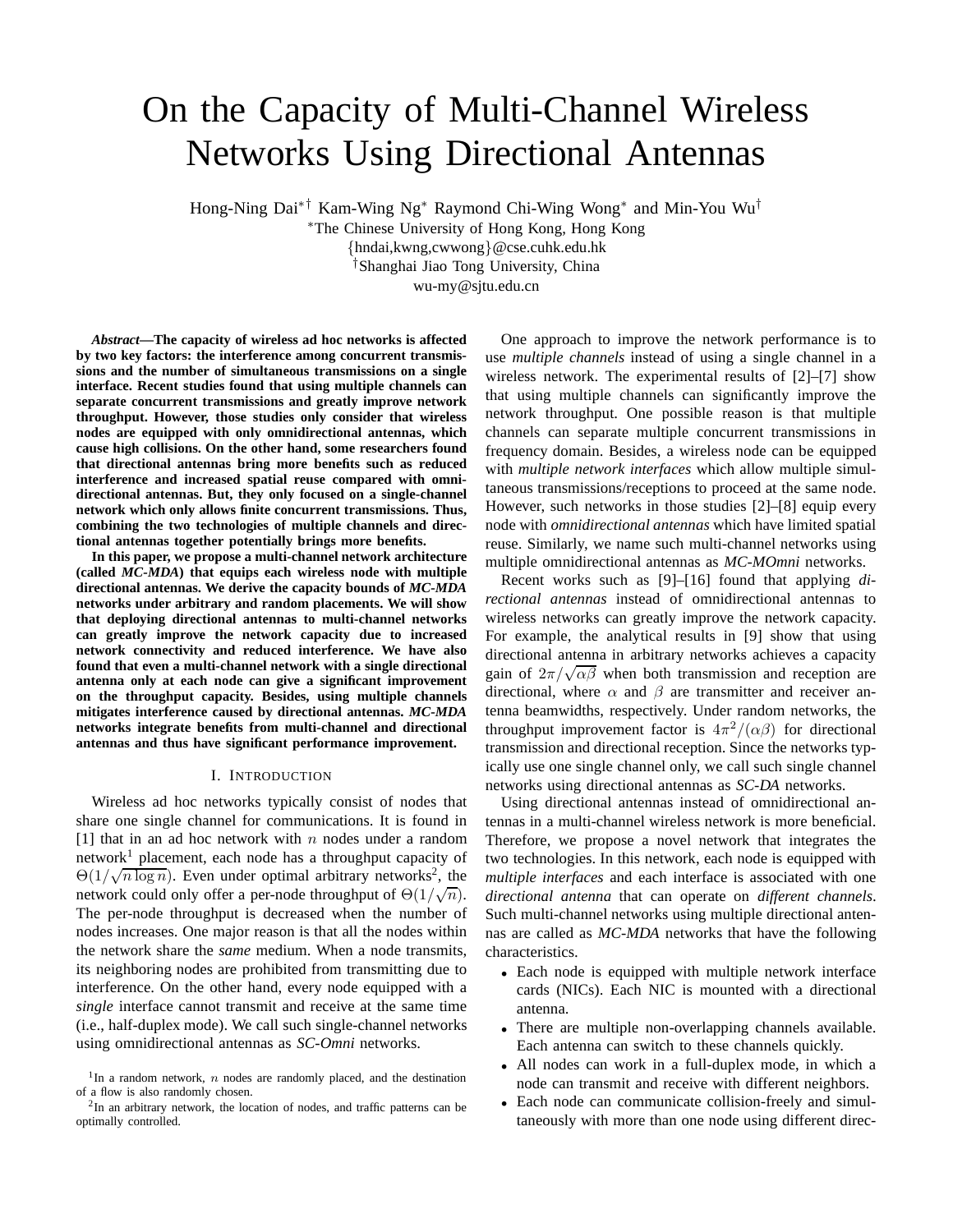tional antennas that operate on different channels.

Recently, DMesh [17] also proposed a similar architecture as ours. DMesh focuses on engineering issues of simulation and experimental studies about the throughput improvement. However, our work focuses on the theoretical analysis on the network capacity. Besides, our network is much more general, which can apply to wireless networks, but DMesh is limited to Wireless Mesh Networks. To the best of our knowledge, *there is no theoretical analysis on the capacity of such networks*. This paper concentrates on finding the capacity bounds for an *MC-MDA* network and exploring the benefits of this network.

The remainder of the paper is organized as follows. We have summarized our major contributions and outlined the main findings in Section II. Section III describes the antenna model and our proposed *interference model*, which will be used in our analysis. In Section IV, we present the analytical results of the transport capacity of arbitrary networks. Section V gives the analytical results of the throughput capacity of random networks. We summarize our work in Section VI.

## II. CONTRIBUTIONS AND MAIN RESULTS

## *A. Major contributions*

The primary research contributions of our paper can be summarized as follows.

- 1. We formally identify *MC-MDA* networks that characterize the features of *multi-channel* wireless networks with *multiple directional antennas* at each node. The capacity of *MC-MDA* networks has not been studied before.
- 2. We derive the upper bounds on the capacity of *MC-MDA* networks under arbitrary networks and random networks.
- 3. We also construct an arbitrary network and a random network, where both the lower bounds of the two networks have the same order of the upper bounds, which means that the derived upper bounds can be quite tight.
- 4. Our theoretical results show that integrating directional antennas with multi-channel networks can increase network connectivity and reduce interference, resulting in improved network capacity. Implications from the analytical results are also given.

Before presenting our main results, we need to give the assumptions and the notations first. We adopt the notations shown in Table I throughout this paper. In this paper, all nodes are equipped with the same type of antennas, which have the same beamwidth  $\theta$  (generally less than  $\pi$ ). Kyasanur and Vaidya [8] argued that the number of interfaces  $m$  should not be greater than the number of channels c (i.e.,  $1 \le m \le c$ ) because surplus interfaces are wasted if  $m$  is greater than  $c$ . But, this condition is only valid when the networks adopt omnidirectional antennas. When directional antennas are used in the networks, this condition can be relaxed to that, in such networks,  $m$  can be greater than  $c$ . More specifically, m can be  $\frac{2\pi}{\theta}c$ . With wider ranges of the number of interfaces, the deployment of antennas to a node is easier. Due to this additional property, we can achieve higher capacity in the

TABLE I NOTATIONS USED IN THIS PAPER

| n                             | the number of nodes                                                 |
|-------------------------------|---------------------------------------------------------------------|
| C                             | the number of available channels                                    |
| m                             | the number of interfaces at each node where each                    |
|                               | interface is associated with a directional antenna                  |
| $(m, c)$ -network             | a network with $c$ channels and $m$ directional                     |
|                               | antennas per node                                                   |
| W                             | the total data rate by using all channels. Each                     |
|                               | channel can support the data rate $W/c$                             |
|                               | the beamwidth of a directional antenna                              |
|                               | each node sends $\lambda$ bits per second                           |
| $MN_{\mathcal{O}}(f(n),g(n))$ | is equal to $f(n)$ , if $f(n)=O(g(n))$ , else it is equal to $g(n)$ |



Fig. 1. The capacity regions under different  $\frac{c}{m}$  in arbitrary networks (figure is not to scale)

networks. Detailed discussion will be given in Section II-B.3.

## *B. Summary of results*

Since the capacity of an *MC-MDA* network depends on the ratio of  $\frac{c}{m}$ , we present the results according to the ratio of  $\frac{c}{m}$ . *1. Results for Arbitrary Networks*

As shown in Fig. 1, the transport capacity<sup>3</sup> of an  $(m, c)$ network has two regions as follows according to ratio of  $c$  to m (from Theorem 2 and Theorem 3).

- 1) When  $\frac{c}{m}$  is  $O((\frac{\theta}{2\pi})^2 n)$ , the transport capacity is  $\Theta(\frac{W}{\theta}\sqrt{\frac{nm}{c}})$  (which is  $\frac{2\pi}{\theta}W\sqrt{\frac{nm}{c}}$ ) bit-meters/sec (segment A-B in Fig. 1) with a capacity gain of  $\frac{2\pi}{\theta}$  over an *MC-MOmni* network (segment A'-B').
- 2) When  $\frac{c}{m}$  is  $\Omega((\frac{\theta}{2\pi})^2 n)$ , the transport capacity is  $\Theta(W\frac{nm}{c})$  bit-meters/sec (segment B-C in Fig. 1), which is independent of beamwidth  $\theta$ .
- *2. Results for Random Networks*

As shown in Fig. 2, the throughput capacity<sup>4</sup> of an  $(m, c)$ network has three regions as follows according to ratio of  $c$ to  $m$  (from Theorem 4 and Theorem 5).

1) When  $\frac{c}{m}$  is  $O((\frac{\theta}{2\pi})^2 \log n)$ , the throughput capacity is  $\Theta(\frac{W}{\theta^2}\sqrt{\frac{n}{\log n}})$  (which is  $\frac{4\pi^2}{\theta^2}$  $\frac{4\pi^2}{\theta^2}W\sqrt{\frac{n}{\log n}}$ ) bits/sec (segment

<sup>4</sup>We just consider the aggregate throughput capacity of the whole network, which is measured in terms of bits/sec.

<sup>&</sup>lt;sup>3</sup> the transport capacity is that the network transport one bit-meter per second when one bit has been transported a distance of one meter within one second.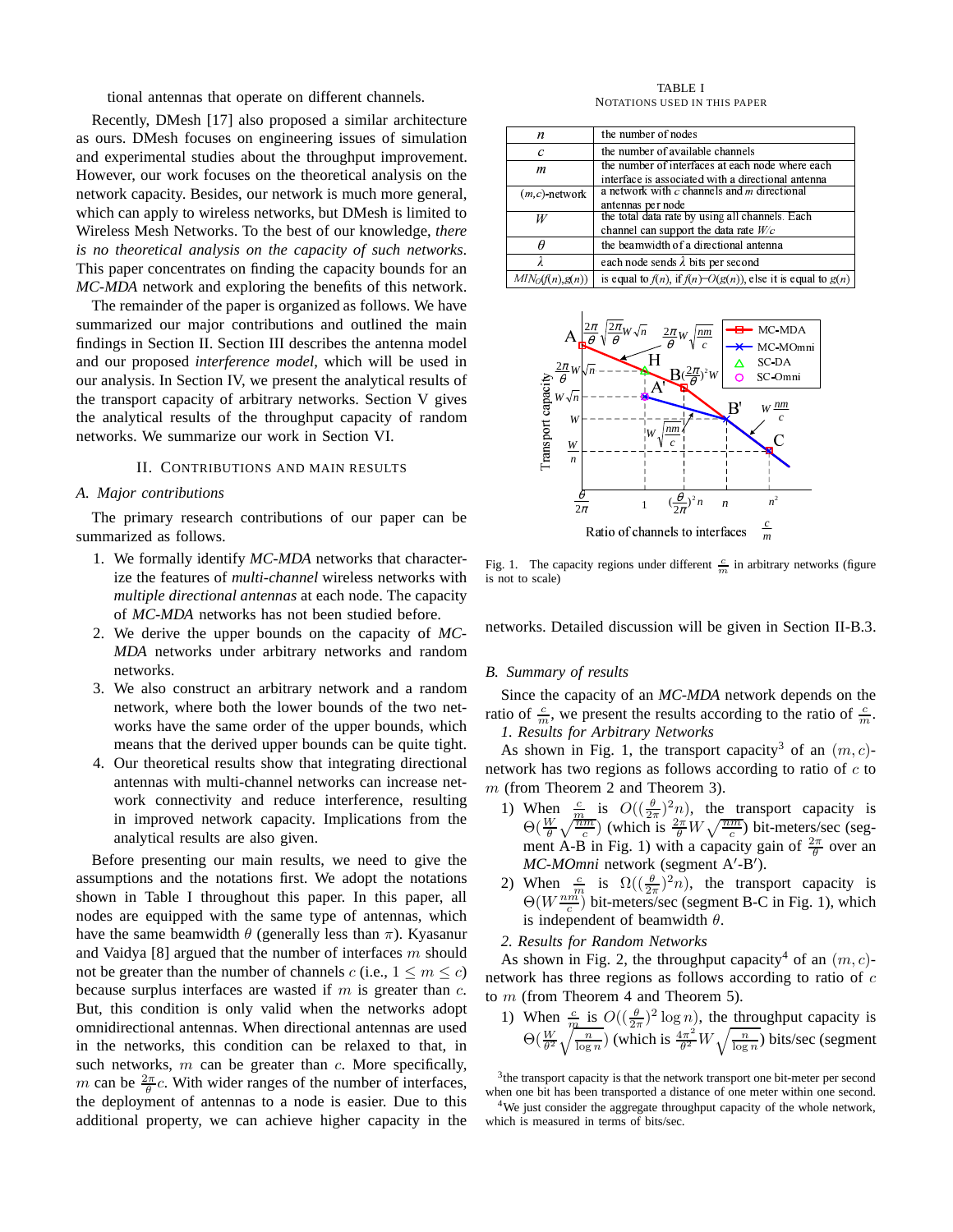

Fig. 2. The capacity regions under different  $\frac{c}{m}$  in random networks (figure is not to scale)

D-E in Fig. 2) with a capacity gain  $\frac{4\pi^2}{\theta^2}$  $\frac{4\pi^2}{\theta^2}$  over an *MC*-*MOmni* network (segment D'-E').

- 2) When  $\frac{c}{m}$  is  $\Omega((\frac{\theta}{2\pi})^2 \log n)$  and also  $O((\frac{\theta}{2\pi})^2 n(\frac{\log \log n}{\log n})^2)$ , the throughput capacity is  $\Theta(\frac{W}{\theta}\sqrt{\frac{nm}{c}})$  (which is  $\frac{2\pi}{\theta}W\sqrt{\frac{nm}{c}}$ ) bits/sec (segment E-F in Fig. 2), and the capacity gain over an *MC-MOmni* network is  $\frac{2\pi}{\theta}$  (segment E'-F').
- 3) When  $\frac{c}{m}$  is  $\Omega\left(\left(\frac{\theta}{2\pi}\right)^2 n\left(\frac{\log\log n}{\log n}\right)^2\right)$ , the throughput capacity is  $\Theta(\frac{Wmn \log \log n}{c \log n})$  bits/sec (segment F-G in Fig. 2), which is independent of beamwidth  $\theta$ .
- *3. Comparisons with Other Networks*

We consider an arbitrary network when  $c = m = 1$ , which has a capacity of  $\frac{2\pi}{\theta} W \sqrt{n}$  (point H in Fig. 1). Such network is an *SC-DA* network, which can be regarded as a special case of an *MC-MDA* network. Similarly, an *SC-Omni* network is a special case of an *MC-MOmni* network when  $c = m = 1$  (point A' in Fig. 1). When  $\frac{c}{m}$  is  $O((\frac{\theta}{2\pi})^2 n)$ , the capacity of an *MC-MDA* network is mainly affected by the interference. The interference can be mitigated by assigning concurrent transmissions under difference channels. Thus, if the number of interfaces  $m$  is fixed, increasing the number of channels  $c$  is helpful to reduce the interference. Specifically, when the number of channels is  $(\frac{\theta}{2\pi})^2$ nm, (i.e., point B in Fig. 1), all transmission can be regarded as collision-free. However, when the number of channels is increased further and  $\frac{c}{m}$  is  $\Omega\left(\left(\frac{\theta}{2\pi}\right)^2 n\right)$ , the capacity is affected by the interface constraint. The capacity drops even faster when the ratio of  $\frac{c}{m}$ increases since the capacity is inverse-proportional to the ratio of  $\frac{c}{m}$ . Besides, from Fig. 1, an *MC-MDA* network requires less channels to reach the collision-free condition (at point B), compared with an *MC-MOmni* network (at point B').

When a random network is considered, an *SC-DA* network is a special case of an *MC-MDA* network when  $c = m = 1$ (point I in Fig. 2). And an *SC-Omni* network is a special case of *MC-MOmni* networks when  $c = m = 1$  (point D' in Fig. 2). In a random placement, an *MC-MDA* network has a capacity gain of  $\frac{4\pi^2}{\theta^2}$  $\frac{4\pi^2}{\theta^2}$  over an *MC-MOmni* network if  $\frac{c}{m}$  is  $O((\frac{\theta}{2\pi})^2 \log n)$ . The reason is that directional antennas can greatly improve the network connectivity. Since using directional antennas can reduce interference, an *MC-MDA* network

has a capacity gain of  $\frac{2\pi}{\theta}$  over an *MC-MOmni* network when has a capacity gain of  $\theta$  over an *MC-MOmni* network when<br>  $\frac{c}{m}$  is  $\Omega((\frac{\theta}{2\pi})^2 \log n)$  and also  $O((\frac{\theta}{2\pi})^2 n(\frac{\log \log n}{\log n})^2)$ . When  $\frac{c}{m}$ <br>
is  $\Omega((\frac{\theta}{2\pi})^2 n(\frac{\log \log n}{\log n})^2)$ , similar to an *MC-MOmni* networ the capacity of an *MC-MDA* network is only affected by the flow bottleneck in a node.

*MC-MDA* networks are promising to improve the network capacity. Since directional antennas can greatly increase the spatial reuse, the *same* channels can be reused in *different directions without collisions*, but omnidirectional antennas cannot. So, the number of interfaces  $m$  can be greater than the number of channels  $c$ . The maximum number of antennas on a node in an *MC-MDA* network can be  $\frac{2\pi}{\theta}c$ . However, in an  $MC-MO$ *mni* network, m is always not greater than  $c$  [8]. Thus, in an arbitrary placement, an *MC-MOmni* network has at most a capacity bounded by  $\Theta(W\sqrt{n})$ . When m has the maximum value  $\frac{2\pi}{\theta}c$ , an *MC-MDA* network can have a capacity gain  $\frac{2\pi}{\theta} \sqrt{\frac{2\pi}{\theta}}$  over an *MC-MOmni* network. For example, when  $\theta$ is  $\frac{\pi}{4}$  and c is 3, the maximum number of interfaces m is 24. Then, we have the capacity gain  $16\sqrt{2}$  (nearly 23) times over an *MC-MOmni* network which has the same number of channels  $(c = 3)$  and 3 interfaces at each node.

But, the number of antennas should not be set too large. One major reason is that a *single* interface can only share the capacity gain of  $\frac{2\pi}{\theta}\sqrt{\frac{1}{mc}}$ , which decreases when the number of interfaces increases. Let us consider the same example mentioned above for illustration. A single interface can share a capacity gain only  $4/\sqrt{6}$ . The number of antennas is also limited by the size and cost of antennas. Choosing the number of antennas needs considering some engineering issues such as the device cost, the size of antennas and the interferences among the antennas. However, our work just focuses on theoretical performance analysis. How to choose the proper number of interfaces is our future work.

# III. MODEL

In an *MC-MDA* network, each node is equipped with m directional antennas that can be approximated by the following antenna model. Besides, since interference among concurrent transmissions is a major reason affecting the network capacity, we propose a receiver-based interference model and derive the condition that a transmission is successful.

# *A. Antenna Model*

In this paper, we consider a directional antenna model that is used in previous works [9], [13]–[15]. Sidelobes and backlobes are ignored in this model. The reasons why we simplify the model are summarized as follows. First, even in a more realistic model, the sidelobes are too small to be ignored. For example, the main gain is more than 100 times of the gain of sidelobes when the main beamwidth is less than  $40^{\circ}$  in the cone-sphere model [10]. Secondly, smart antennas often have null capability that can almost eliminate the sidelobes and backlobes. Ref. [18] derives the impact of null capability of smart antennas on the network capacity. More complexed antenna models will be considered in the future work.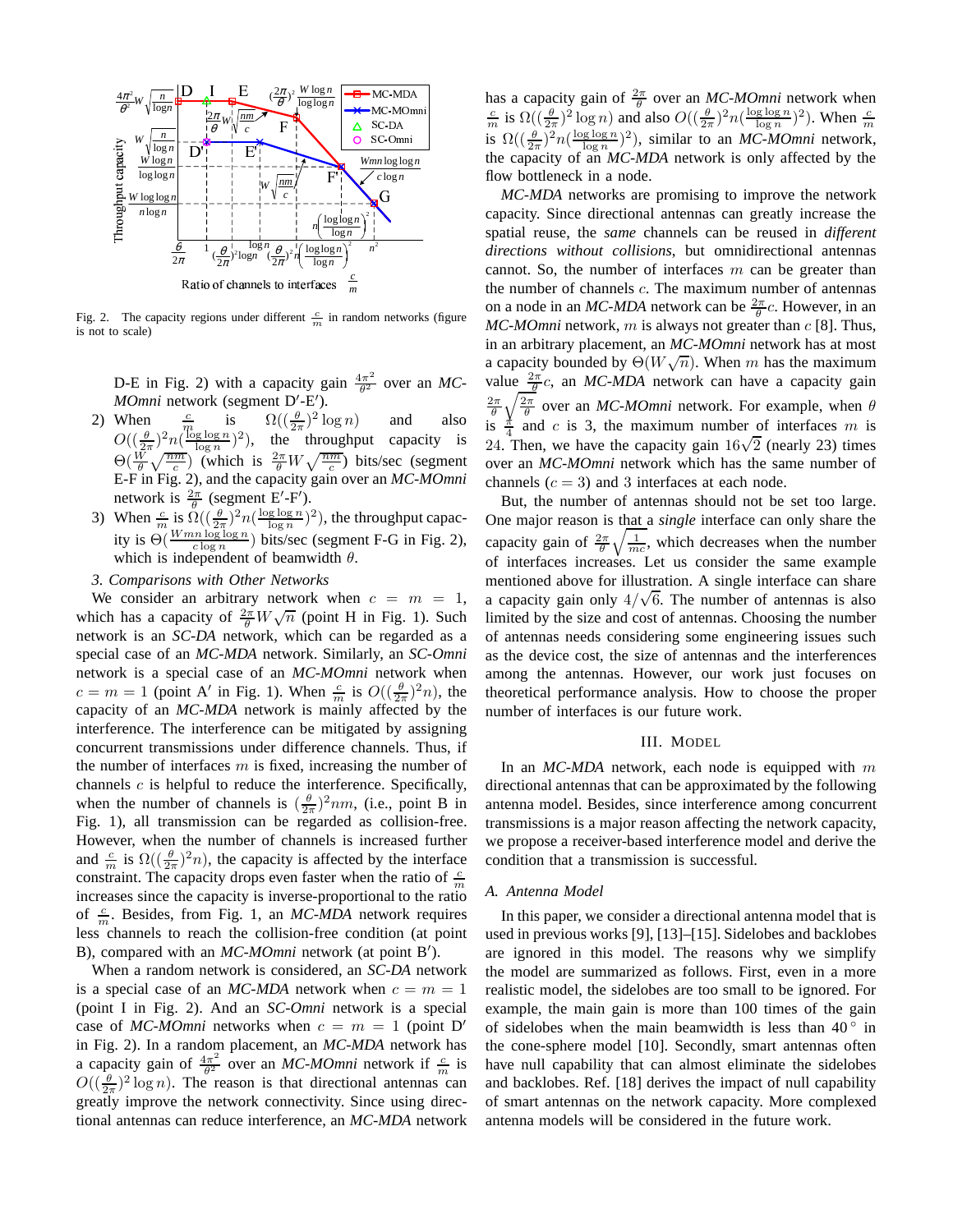

Fig. 3. The Antenna Model Fig. 4. The Receiver-based Interference Model

Our proposed model assumes that a directional antenna gain is within a specific angle  $\theta$ , where  $\theta$  is the beamwidth of the antenna. The gain outside the beamwidth is assumed to be zero. At any time, the antenna beam can only be pointed to a certain direction, as shown in Fig. 3, in which the antenna is pointing to the right. Thus, the probability that the beam is switched to cover each direction is  $\theta/2\pi$ .

# *B. Receiver-based Interference Model*

Based on the protocol model in [1], we propose a receiverbased interference model with extensions of directional antennas. Our model only considers directional transmission and directional reception, which can maximize the benefits of directional antennas.

If node  $X_i$  transmits to node  $X_j$  over a channel, the transmission is successfully completed by node  $X_j$  if no nodes within the region covered by  $X_j$ 's antenna beam will interfere with  $X_i$ 's reception. Therefore, for every other node  $X_k$  simultaneously transmitting over the same channel, and the guard zone  $\Delta > 0$ , the following condition holds.

$$
\begin{cases} |X_k - X_j| \ge (1 + \Delta) |X_i - X_j| \\ \text{or } X_k \text{'s beam does not cover node } X_j \end{cases}
$$
 (1)

where  $X_i$  not only denotes the location of a node but refers to the node itself. In this model, each node is equipped with one single directional antenna that can operate over  $c$  channels. Fig. 4 shows that a transmission from node  $X_k$  will not cause interference to  $X_i$ 's transmission since the antenna beam of  $X_k$  does not cover receiver  $X_i$ .

Gupta and Kumar [1] established a physical model in which the success probability of a transmission is related to the Signal-to-Interference-Noise Ratio (SINR). When the *fading factor* is greater than two (it is common in a real world), the physical model is equivalent to the interference model. Thus, we will only consider the interference model in this paper.

# IV. TRANSPORT CAPACITY FOR ARBITRARY NETWORKS

Since the capacity of an *MC-MDA* network is affected by two factors, i.e., the interference among concurrent transmissions and the number of simultaneous transmissions on an interface, we derive different upper bounds when considering these two factors, respectively in Section IV-A. To illustrate that the upper bounds are quite tight, we construct a network that can achieve the lower bounds having the same order of the upper bounds in Section IV-B.

## *A. Upper Bound*

Similar to an *MC-MOmni* network [8], the transport capacity of an *MC-MDA* network is also limited by by two constraints: *interference constraint* and *interface constraint*.

(1) *Interference Constraint*: the interference around a receiver is affected by the number of interfering nodes in its neighborhood, which is determined by the size of the interference region. When we use directional antennas at both transmitter and receiver ends, the condition interference zone is  $\frac{\theta^2}{\sqrt{2\pi}}$  $\frac{\theta^2}{(2\pi)^2}$  portion of that when omnidirectional antennas are used at both ends [9]. We derive the first bound when considering the interference constraint and have the following theorem.

*Theorem 1:* The capacity of a multi-channel network equipped with m directional antennas is  $O(\frac{W}{\theta}\sqrt{\frac{nm}{c}})$  bitmeters/sec. Compared to a multi-channel network using m omnidirectional antennas per node, the capacity gain is  $\frac{2\pi}{\theta}$ .

**Proof:** We present a proof of the bound in Appendix A.  $\sqcap$ It is proved in [8] that the capacity of an  $MC \text{-} M O m n i$   $(m, c)$ network is bounded by  $\frac{W}{\Delta} \sqrt{\frac{2nm}{\pi c}}$ . Compared with this result, an *MC-MDA*  $(m, c)$ -network has a capacity gain of  $\frac{2\pi}{\theta}$ .

(2) *Interface Constraint*: we consider the interface constraint of an *MC-MDA* network. Since every node has m interfaces, there are mn interfaces in the whole network. Each interface can support at most  $\frac{W}{c}$  bits/sec and the maximum distance that a bit can travel in the network is  $\Theta(1)$  meters. Thus, the interface bound of the network is  $O(W \frac{nm}{c})$  bit-meters/sec.

Combining the two constraints, the network transport capacity is  $O(MIN_0(\frac{W}{\theta}\sqrt{\frac{nm}{c}}, W_{\frac{nm}{c}}))$  bit-meters/sec. The minimum bound of them is an upper bound on the network capacity. Then, we have the following theorem on the transport capacity of an arbitrary network.

*Theorem 2:* The upper bound on the transport capacity of an  $(m, c)$ -network is shown as follows.

- i) When  $\frac{c}{m}$  is  $O((\frac{\theta}{2\pi})^2 n)$ , the transport capacity is  $O(\frac{W}{\theta}\sqrt{\frac{nm}{c}})$  bit-meters/sec.
- ii) When  $\frac{c}{m}$  is  $\Omega((\frac{\theta}{2\pi})^2 n)$ , the transport capacity is  $O(W \frac{nm}{c})$  bit-meters/sec.

The network capacity of a (1, 1) network is  $O(\frac{W}{\theta}\sqrt{n})$  bitmeter/sec, which matches the result obtained by [9]. Thus, an *SC-DA* can be regarded as a special case of an *MC-MDA* network when  $m = c = 1$ . When  $\frac{c}{m}$  is  $O((\frac{\theta}{2\pi})^2 n)$ , an *MC-MDA* network has a capacity gain  $\frac{2\pi}{\theta}$  over an *MC*-*MOmni* network, and a capacity gain  $\frac{2\pi}{\theta} \sqrt{\frac{m}{c}}$  over an *SC-Omni* network, where  $m$  can be greater than  $c$ .

# *B. Constructive Lower Bound*

In this section, we construct a network that can achieve the capacity of  $\Omega(MIN_{O}(\frac{W}{\theta}\sqrt{\frac{nm}{c}},W_{\frac{nm}{c}}))$  bit-meters/sec in order to show that the upper bound derived in Section IV-A is tight. First, we divide the unit-area into a number of equal-sized cells and each cell has the same number of nodes. In each cell, to ensure collision-free transmissions, we separate transmitters and receivers at different positions and their antenna beams are aimed to proper directions. For example, all transmitters adjust their antennas to  $30^{\circ}$  east of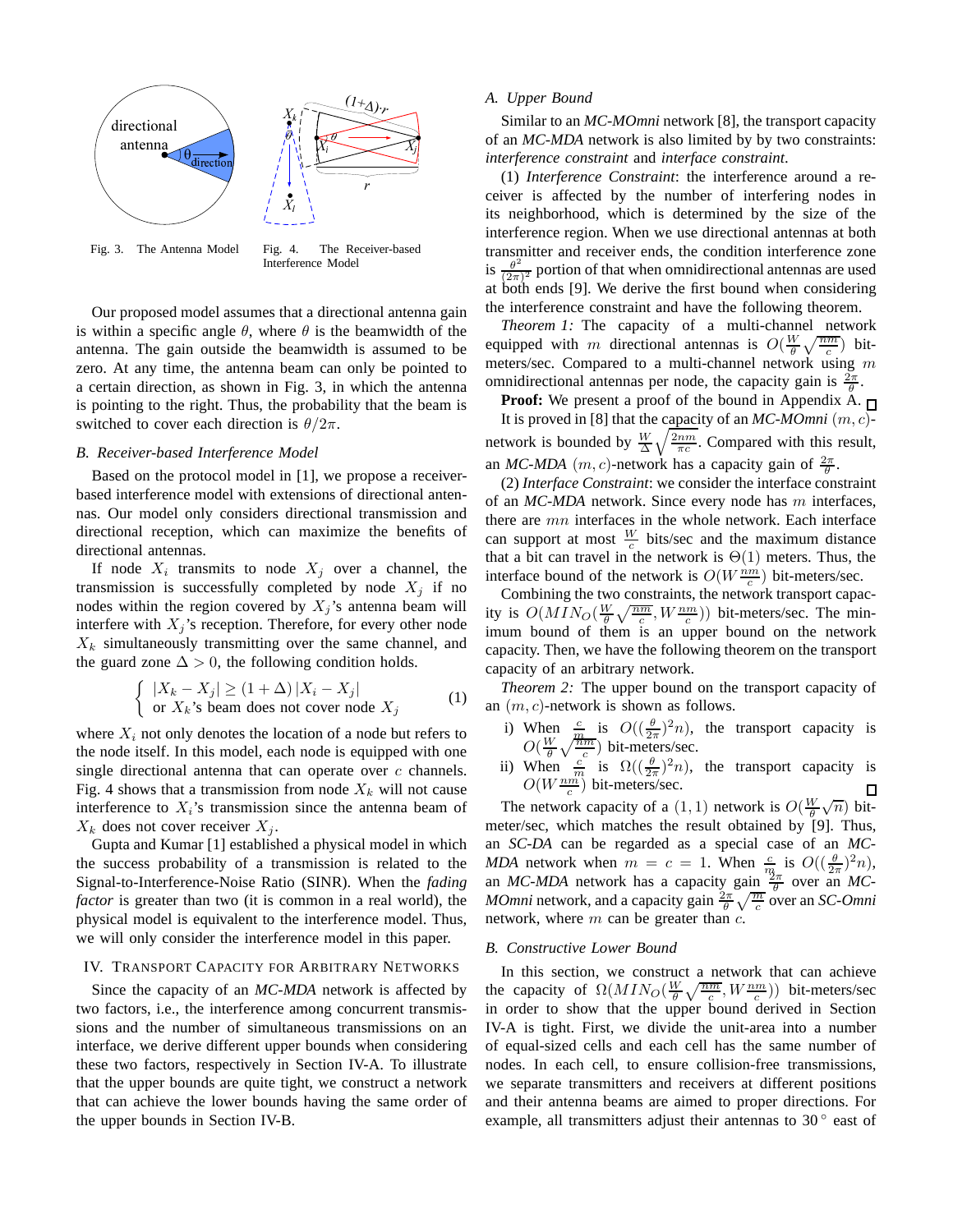

Fig. 5. A possible placement of nodes within a cell

due north and all receivers point their receiving antennas to 30<sup>°</sup> west of due south. Then, we illustrate that this placement can guarantee correct transmissions for all communicating pairs. Using the result in [8], we can extend the result of a  $(1, c)$ -network to that of an  $(m, c)$ -network. This lemma also holds for a network using directional antennas instead.

*Lemma 1:* [8] An  $(m, c)$ -network can support at least half of the capacity supported by a  $(1, \lfloor \frac{c}{m} \rfloor)$  network. □

We exhibit a scenario where the lower bound is achieved. (1) Each node is equipped with a directional antenna with

beamwidth  $\theta$ . Let  $g = \min(\frac{2\pi c}{\theta}, \frac{n\theta}{36\pi})$ , which will be used to calculate the capacity of the network. We divide the unit-area plane into  $\frac{n\theta}{36\pi g}$  equal-sized rhombi. Thus, each cell has  $\frac{36\pi g}{\theta}$ nodes. Since the total area is 1, each cell has a size of  $\frac{36\pi g}{n\theta}$ . All sides of every rhombus has a length  $l = \sqrt{\frac{36\pi g}{n\theta \sin \theta}}$ .

(2) As shown in Fig. 5, we further divide every cell into  $\left(\frac{2\pi}{\theta} + 1\right)^2$  equal-sized sub-rhombi and place  $\frac{36\pi g}{\theta}$  nodes into 18 positions, which are divided into two groups, namely (A) R1,R2,...,R9 (white dots in Fig. 5) and (B) T1,T2,...,T9 (black dots in Fig. 5). So there are  $\frac{2\pi g}{\theta}$  nodes in each position. Nodes that are placed at group (A) play as receivers and those placed at group (B) act as transmitters. Two neighboring transmitters are separated at least  $\frac{2\pi}{\theta}$  times side-length of a sub-rhombus. After some derivations, we obtain the transmission range ( $r$ ) is the diagonal length (see Fig. 5))  $r = \frac{1}{\frac{2\pi}{\theta} + 1} \sqrt{\frac{72\pi g(1 + \cos \theta)}{n\theta \sin \theta}}$  $\frac{g(1+\cos\theta)}{n\theta\sin\theta}$ . Here,  $\frac{2\pi}{\theta}$ ,  $\sin \theta$  and  $\cos \theta$  can be regarded as constants. So  $r = k_1 \sqrt{\frac{2\pi g}{n\theta}}$ , where  $k_1$  is a constant.

(3) Consider a pair of communicating nodes  $X_i$  and  $X_j$ that are located in T5 and R5, respectively. The  $X_i$ 's antenna is adjusted to face  $X_j$ , and the antenna of  $X_j$  is pointed to  $X_i$  as well. Thus,  $X_i$  is only affected by the nodes that are in the same line as  $X_i$ . From Fig. 5, the nearest interfering nodes within the cell, other than those located in T5, must be located in T3, which is at least a distance of  $r(1 + \Delta)$  away from  $X_j$  (where  $\Delta = \frac{2\pi}{\theta} > 0$ ). Thus, under the interference model Eq. (1), the transmission between nodes  $X_i$  and  $X_j$  is not affected by other transmissions in the network, and this result holds for all communicating pairs.

In a  $(1, c)$ -network, there are at most  $n/2$  pairs of nodes that can transmit. Each pair transmits at a rate of  $W/c$ over a distance  $r$ . Hence, the total transport capacity of the network is not greater than  $\frac{n}{2} \frac{W}{c} r = \frac{n}{2} \frac{W}{c} k_1 \sqrt{2 \pi g / (n \theta)}$ . Recall  $g = \min(\frac{2\pi c}{\theta}, \frac{n\theta}{36\pi})$ . Thus, total capacity is bounded by  $\frac{k_1}{2} \frac{2\pi}{\theta} W \sqrt{\frac{n}{c}}$  if  $g = \frac{2\pi c}{\theta}$ , otherwise it is bounded by  $\frac{k_1}{6\sqrt{2}} W \frac{n}{c}$ if  $g = \frac{n\theta}{36\pi}$ .

Hence, the capacity of a  $(1, c)$ -network to be  $\Omega(MIN_{O}(\frac{W}{\theta}\sqrt{\frac{n}{c}}, W\frac{n}{c}$ )) bit-meters/sec. By Lemma 1, we extend the result from a  $(1, c)$ -network to an  $(m, c)$ -network. Thus, the capacity of an  $(m, c)$ -network is  $\Omega(MIN_{O}(\frac{W}{\theta}\sqrt{\frac{n}{\log n}}))$  $\lfloor \frac{c}{m} \rfloor$ ,  $W\frac{n}{\sqrt{c}}$  $\lfloor \frac{c}{m} \rfloor$ )) bit-meters/sec. As 1  $\frac{1}{\left|\frac{c}{m_1}\right|} \geq \frac{1}{m_2}$ , the capacity is  $\Omega(MIN_{\mathcal{O}}(\frac{W}{\theta}\sqrt{\frac{mn}{c}}, W\frac{mn}{c}))$ .

The lower bound has the same order of the upper bound. Thus, the upper bounds that we obtained in Section IV-A are tight. So we have a theorem on the achievable capacity.

*Theorem 3:* There is a placement of nodes and an assignment of traffic patterns such that.

- i) When  $\frac{c}{m}$  is  $O((\frac{\theta}{2\pi})^2 n)$ , the transport capacity is  $\Omega(\frac{W}{\theta}\sqrt{\frac{nm}{c}})$  bit-meters/sec.
- ii) When  $\frac{c}{m}$  is  $\Omega((\frac{\theta}{2\pi})^2 n)$ , the transport capacity is  $\Omega(W^{\frac{nm}{c}})$  bit-meters/sec.  $\Box$

# *C. Some Possible Implications*

Using directional antennas to multi-channel network is beneficial to to improve the network capacity. Directional antennas can separate multiple concurrent transmissions and increase spatial reuse. A small number of channels can be reused in different directions without collisions. So, the number of interfaces  $m$  can be greater than the number of channels  $c$ , which is different from the results in [8]. Since  $m$  has the maximum value  $\frac{2\pi}{\theta}c$ , an *MC-MDA* network can have a capacity gain  $\frac{2\pi}{\theta}\sqrt{\frac{2\pi}{\theta}}$ , which has a significant increment over an *MC-MOmni* network. But, the number of antennas should not be set too large. A single interface can only share the capacity gain of  $\frac{2\pi}{\theta} \sqrt{\frac{1}{mc}}$ , which is decreasing when the number of interfaces increases. The number of antennas is also limited by the size and cost of antennas. There is a trade-off between the number of antennas and the cost.

With decreasing the beamwidth  $\theta$ , the capacity is growing fastly. However, the capacity will not grow arbitrarily high when the beamwidth decreases further and even approaches to zero. Yi et al. [9] have observed that when the beamwidth is too small, the interference has been fully reduced and there is no any further improvement by decreasing the beamwidth of the antennas. Actually, when the beamwidth is narrow enough (more specially, less than a certain angle) a transmission can yield a high success probability. That is, the transmission can be regarded as collision-tolerant [19]. It is observed that if the beamwidth is less than  $\frac{\pi}{12}$  (i.e., 15<sup>o</sup>) and nodes are not densely distributed and both directional antennas are used at the transmitter and the receiver, then the probability of a successful transmission is greater than 99%.

## V. THROUGHPUT CAPACITY FOR RANDOM NETWORKS

Different from arbitrary networks, the capacity of random networks is affected by three major factors [8]: *network connectivity*, *interference*, and *destination bottleneck*. So we derive different upper bounds under different factors in Section V-A. We evaluate random networks with throughput capacity instead of transport capacity because throughput capacity is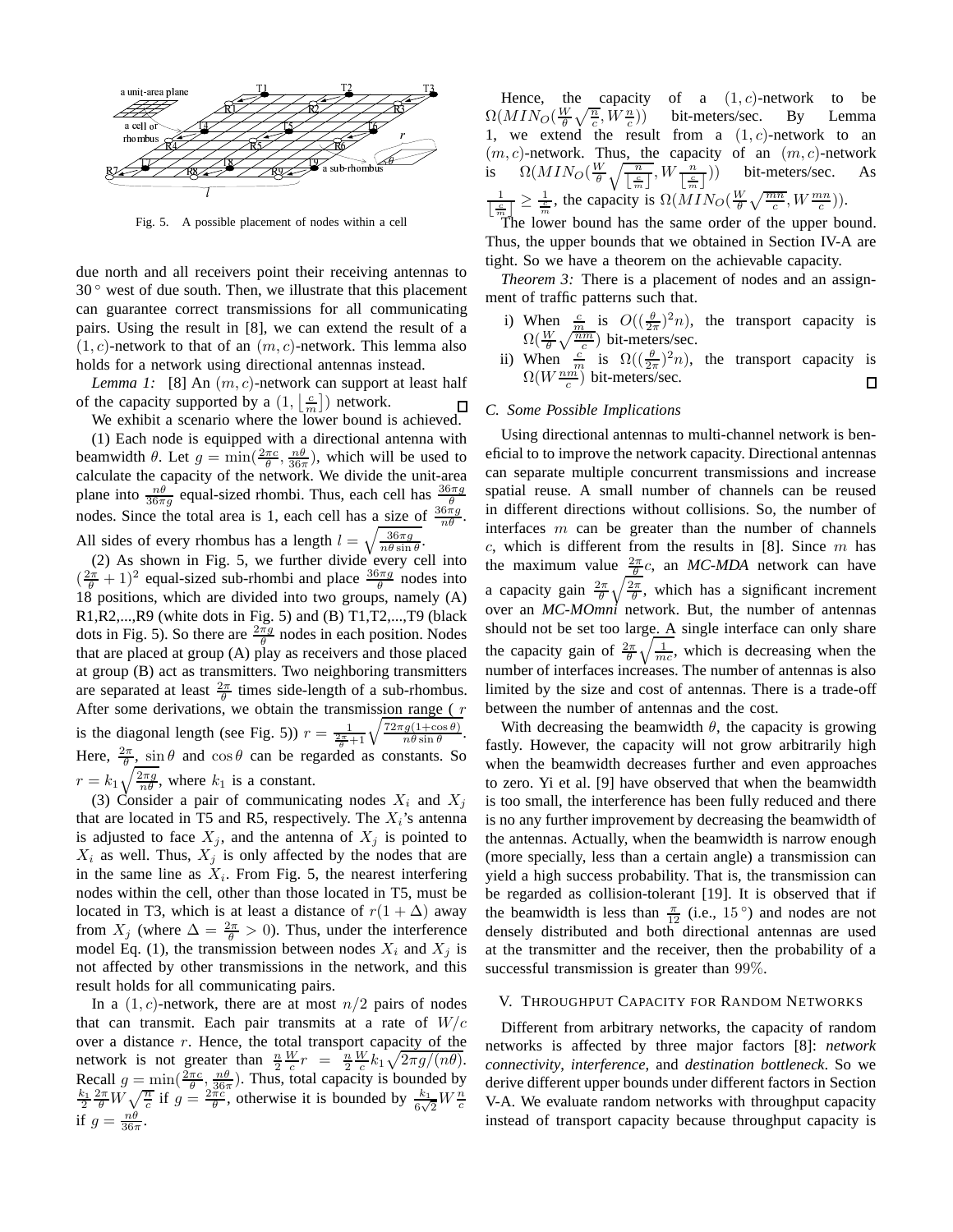commonly used to evaluate random networks (e.g., [1], [8] and [9]). In order to prove that the upper bounds are quite tight, in Section V-B, we construct a network that can achieve the lower bounds having the same order of the upper bounds.

# *A. Upper Bound*

As we mentioned before, the capacity of multi-channel random networks using directional antennas is limited by the following three constraints [8].

1) *Connectivity constraint*: When we say a network is connected, we mean that a network is connected *whp*<sup>5</sup> . This constraint is necessary for a random network to ensure that the network is connected. When each node is equipped with directional antennas in a random network, a high connectivity can be gained. Previous work [9] found that the upper bound of a random network using directional antennas at both the transmitter and the receiver is  $O(\frac{W}{\theta^2}\sqrt{\frac{n}{\log n}})$  bits/sec. This bound is also applicable to *MC-MDA* networks.

2) *Interference constraint*: The capacity of multi-channel random networks using directional antennas is also constrained by interference. Thus, similar to arbitrary networks, by Theorem 1, a random network with  $m$  directional antennas have  $O(\frac{W}{\theta}\sqrt{\frac{nm}{c}})$  bit-meters/sec. Since each pair of sourcedestination in a random network is separated by a distance of  $\Theta(1)$  meter on average, the network capacity of random networks is at most  $O(\frac{W}{\theta}\sqrt{\frac{nm}{c}})$  bit/sec.

3) *Destination bottleneck constraint*: The capacity of a multi-channel network is restricted by the flows<sup>6</sup> toward a destination node. Before calculating the upper bound under bottleneck constraint, we need to bound the maximum number of flows for a destination node first.

In a random network, a node randomly chooses its destination. Thus, it is possible that a node assembles multiple flows. Let  $F(n)$  be the maximum number of flows for a destination node. The process of choosing a destination node can be regarded as randomly throwing a ball into a bin, which is similar to [20]. Hence, we use the result of [20] and have Lemma 2 to bound the maximum number of flows for a destination node.

*Lemma 2:* The maximum number of flows  $F(n)$  from other nodes to a chosen destination is  $\Theta(\frac{\log n}{\log \log n})$ , *whp*.  $\overline{\Box}$ 

In an  $(m, c)$ -network, each channel supports a maximum data rate of  $\frac{W}{c}$  bits/sec. Suppose that node  $X_l$  that is the destination of the maximum number of flows  $F(n)$ . Hence, the total data rate at node  $X_l$  with m antennas is  $\frac{W_m}{c}$  bits/sec. Since node  $X_l$  has  $F(n)$  incoming flows, the data rate of the flow with the minimum rate is at most  $\frac{Wm}{cF(n)}$  bits/sec. Hence, the minimum per-node throughput capacity is not greater than  $\frac{Wm}{cF(n)}$ , which implies that the network capacity is at most  $O(\frac{Wmn}{cF(n)})$  bits/sec. Substituting  $F(n)$  by Lemma 2, the network capacity is at most  $O(\frac{Wmn \log \log n}{c \log n})$  bits/sec.

Combining the three bounds under the three constraints, we obtain that the network capacity is at most  $O(MIN_O(\frac{W}{\theta^2}\sqrt{\frac{n}{\log n}}, \frac{W}{\theta}\sqrt{\frac{nm}{c}}, \frac{Wmn\log\log n}{c\log n}))$  bits/sec. Thus, we have the following theorem on the upper bound on the capacity of random networks.

*Theorem 4:* The upper bound on the capacity of a random network is as follows.

- 1) When  $\frac{c}{m}$  is  $O((\frac{\theta}{2\pi})^2 \log n)$ , the throughput capacity is  $O(\frac{W}{\theta^2}\sqrt{\frac{n}{\log n}})$  bits/sec with a capacity gain of  $\frac{4\pi^2}{\theta^2}$  $rac{\pi^2}{\theta^2}$  over an *MC-MOmni* network.
- 2) When  $\frac{c}{m}$  is  $\Omega((\frac{\theta}{2\pi})^2 \log n)$  and also  $O((\frac{\theta}{2\pi})^2 n(\frac{\log \log n}{\log n})^2)$ , the throughput capacity is  $O(\frac{W}{\theta}\sqrt{\frac{nm}{c}})$  bits/sec with a capacity gain of  $\frac{2\pi}{\theta}$  over an *MC-MOmni* network.
- 3) When  $\frac{c}{m}$  is  $\Omega\left(\left(\frac{\theta}{2\pi}\right)^2 n\left(\frac{\log\log n}{\log n}\right)^2\right)$ , the throughput capacity is  $O(\frac{Wmn \log \log n}{c \log n})$  bits/sec.

When  $\frac{c}{m}$  is  $O\left(\left(\frac{\theta}{2\pi}\right)^2 \log n\right)$ , an *MC-MDA* network has a capacity gain  $4\pi^2/\theta^2$  over an *MC-MOmni* network. The reason is that directional antennas greatly improve the network connectivity. Similar to *MC-MOmni* networks, the ratio of c to m has no impact on the network capacity. When  $\frac{c}{m}$  is  $\Omega\left(\left(\frac{\theta}{2\pi}\right)^2 \log n\right)$ and also  $O((\frac{\theta}{2\pi})^2 n(\frac{\log\log n}{\log n})^2)$ , the capacity of an *MC-MDA* network is  $O(\frac{W}{\theta}\sqrt{\frac{nm}{c}})$ , which has a capacity gain of  $\frac{2\pi}{\theta}$  over an *MC-MOmni* network. When  $\frac{c}{m}$  is  $\Omega\left(\left(\frac{\theta}{2\pi}\right)^2 n\left(\frac{\log\log n}{\log n}\right)^2\right)$ , the capacity of an *MC-MDA* is  $O(\frac{Wmn \log \log n}{c \log n})$ , which is the same as an *MC-MOmni* network.

An *SC-DA* network can be regarded as a special case of an *MC-MDA* network when  $c = m = 1$ . When  $c = m = 1$ , the capacity of an *SC-DA* network can fall into  $O(\frac{W}{\theta^2}\sqrt{\frac{n}{\log n}})$  or  $O(\frac{W}{\theta}\sqrt{\frac{nm}{c}})$ , which is related to  $\log n \, (\log n \geq 1 \text{ or } \leq 1)$ . Similarly, an *SC-Omni* network can be regarded as a specific case of an *MC-MOmni* network, when  $c = m = 1$ .

# *B. Constructive Lower Bound*

To prove that the upper bound in Section V-A can be quite tight, we begin to construct a network and then design a routing scheme and a transmission scheduling mechanism as follows. *Step 1 (Torus Division)*: we divide the unit-area plane into even-sized squares. The size of each square suffices three constraints mentioned previously. *Step 2 (Routing Construction*): we design a routing scheme that assigns a flow to a node with balanced flows at each node. In the following, we will find that the total flows assigned to any node is only determined by the square size. *Step 3 (Transmission Scheduling)*: we consider a  $(1, c)$ -network. To ensure the network satisfies two additional constraints (which was used in [8] and will be described in details later), we propose a transmission scheduling mechanism to ensure a collision-free transmission within that channel. Finally, we obtain the capacity of a  $(1, c)$ network. Using Lemma 1 mentioned in Section IV-B (which also holds for a random network using directional antennas), we extend the result to an  $(m, c)$ -network and obtain the constructive lower bound.

*Step 1 (Torus Division)*: We divide the unit-area plane into equal-sized squares. The size of each square denoted by  $a(n)$ must satisfy the three constraints mentioned in Section V-A.

<sup>&</sup>lt;sup>5</sup>In this paper, *whp* means with probability  $\geq 1 - 1/n$ 

<sup>6</sup>The traffic from a source node to a destination node is called a *flow*.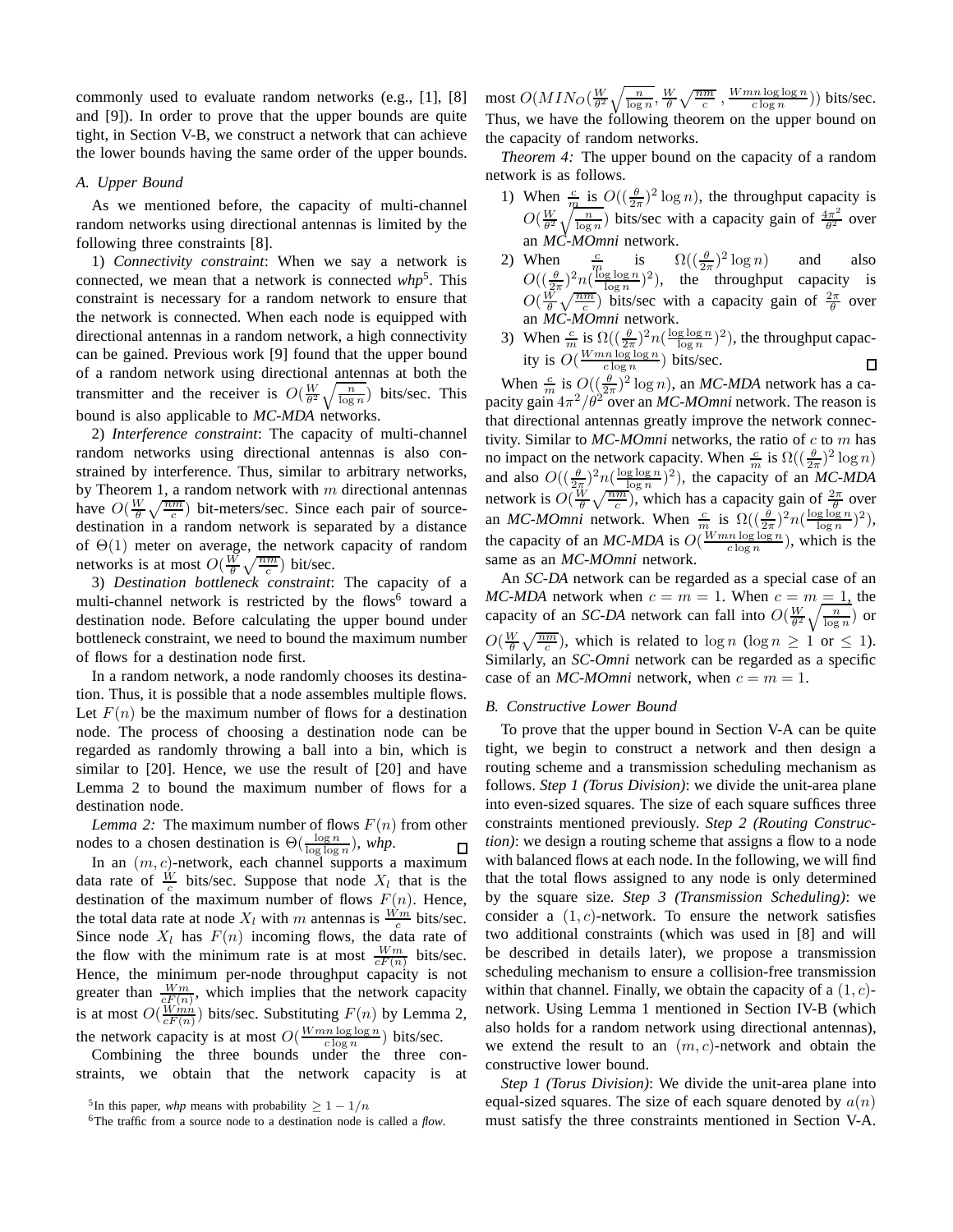It is found in [8] that when the size of each square is greater than a certain value, each square must contain a certain number of nodes. So, it can guarantee successful transmissions from source nodes to destination nodes. We state their lemma here.

*Lemma 3:* [8] If  $a(n)$  is greater than  $\frac{50 \log n}{n}$ , each cell has Θ(na(n)) nodes per cell, *whp*.  $\Box$ 

To simplify the calculation, we take  $\frac{100 \log n}{n}$  for a large *n*.

It is found in [9] that in a random network, using directional antennas at both the transmitter and the receiver can reduce the interfering area by  $(\frac{\theta}{2\pi})^2$ . Since the number of nodes is proportional to the size of the area, the number of interfering nodes is reduced by  $(\frac{\theta}{2\pi})^2$ . In other words, the interferencetolerant capability of a node is increased by  $(\frac{\theta}{2\pi})^2$ . Thus, for  $a(1, c)$ -network,  $a(n)$  is equal to  $\max(\frac{100 \log n}{n}, \frac{c}{n}(\frac{\theta}{2\pi})^2)$ .

To ensure the flow bottleneck constraint, we take  $(\frac{1}{F(n)})^2$ as another possible value for  $a(n)$ , where  $F(n) = \Theta(\frac{\log n}{\log \log n})$ (by Lemma 2). Then, we have

$$
a(n) = \min(\max(\frac{100\log n}{n}, \frac{c}{n}(\frac{\theta}{2\pi})^2), (\frac{1}{F(n)})^2)
$$
 (2)

If a node in cell B interferes with another transmission in cell A, this cell is called an *interfering cell*. We prove that the number of interfering cells around a cell is a constant, which is independent of  $a(n)$  and n. Thus, we have Lemma 4.

*Lemma 4:* The number of cells that interfere with any given cell is bounded by a constant  $k_2$  (where  $k_2 = 81(2+\Delta)^2 \frac{\theta^2}{4\pi^2}$ ), which is independent of  $a(n)$  and n.

 $\Box$ 

**Proof:** The detailed proof is stated in Appendix B.

*Step 2 (Routing Construction)*: We construct a simple routing scheme that chooses a route with the shortest distance to forward packets. A straight line denoted by S-D line is passing through the cells that source node S and destination node D are located. Packets are delivered along the cells lying on the source-destination line. Then, we choose a node within each cell lying on the straight line to carry that flow. The node assignment is based on load balancing. The flow assignment procedure is divided into two sub-steps.

*Step 2(a)*: source and destination nodes are assigned. For any flow that originates from a cell, source node S is assigned to the flow. Similarly, for any flow that terminates in a cell, destination node D is assigned to the flow. After this step, only those flows passing through a cell (not originating or terminating) are left. *Step 2(b)*: we assign the remaining flows. To balance the load, we assign each remaining flow to a node that has the least number of flows assigned to it. Thus, each node has nearly the same number of flows.

It is found in [21] that the number of S-D lines passing through any cell is  $O(n\sqrt{a(n)})$ , whp. Since  $a(n)$  is chosen based on Eq. (2) and is greater than  $100 \log n/n$ , each cell has  $\Theta(na(n))$  nodes (by Lemma 3). Besides, each cell has  $O(n\sqrt{a(n)})$  flows and *Step 2(a)* assigns nearly the same number of flows. So, *Step 2(b)* assigns to any node in the network at most  $O(1/\sqrt{a(n)})$  flows. Combining with *Step 2(a)*, the total flows assigned to every node is  $O(1 + F(n) + 1/\sqrt{a(n)})$ , which is also dominated by  $O(1/\sqrt{a(n)})$  (note that  $a(n)$ ) is at most  $(1/F(n))^2$ , hence  $F(n)$  is at most  $1/\sqrt{a(n)}$ ).

*Step 3 (Transmission Scheduling)*: We consider a scheduling scheme for a  $(1, c)$ -network. Any transmissions in this network must satisfy these two additional constraints simultaneously: 1) each interface only allows one transmission/reception at the same time, and 2) any two transmissions on any channel should not interfere with each other.

We propose a *time-division multi-access* (TDMA) scheme to schedule transmissions, which satisfy the above two constraints. In this scheme, a second is divided into a number of *edge-color* slots and at most one transmission/reception is scheduled at every node during each edge-color slot. Hence, the first constraint is satisfied. Each edge-color slot can be further split into smaller *mini-slots*. In each mini-slot, each transmission satisfies the above two constraints. Suppose that an omnidirectional antenna needs  $c_1$  channels to separate  $t_1$ concurrent transmissions. Intuitively, directional antennas can reduce the number of channels to  $(\frac{\theta}{2\pi})^2 c_1$  because directional antennas can separate the current transmissions if both the transmitter and the receiver use directional antennas. Thus, the number of mini-slots is reduced by a factor of  $(\frac{\theta}{2\pi})^2$ .

Then, we describe the two time slots as follows. Fig. 6 depicts a schedule of transmission on the network.

(i) *Edge-color slot*: First, we construct a routing graph in which vertices are the nodes in the network and an edge denotes transmission/reception of a node. In this construction, one hop along a flow is associated with one edge in the routing graph. In [8] and [22], it is shown that this routing graph can be edge-colored with at most  $O(1/\sqrt{a(n)})$  colors. Then, we divide one second into  $O(1/\sqrt{a(n)})$  edge-color slots and each slot has a length of  $\Omega(\sqrt{a(n)})$  seconds. Each slot is stained with a unique edge-color. Since all edges connecting to a vertex use different colors, each node has at most one transmission/reception scheduled in any edge-color time slot.

(ii) *Mini-slot*: We further divide each edge-color slot into mini-slots. Then, we build a schedule that assigns a transmission to a node in a mini-slot within an edge-color slot over a channel. We construct an *interference graph* in which vertices are the nodes in the network and edges denote interference between two nodes. By Lemma 4, every cell has at most a constant number of interfering cells with a factor  $(\frac{\theta}{2\pi})^2$ , and each cell has  $\Theta(na(n))$  nodes (by Lemma 3). Thus, each node has at most  $O((\frac{\theta}{2\pi})^2 na(n))$  edges in the interference graph. It is shown that a graph of degree at most  $k$  can be vertex-colored with at most  $k + 1$  colors [22]. Hence, the interference graph can be vertex-colored with at most  $O((\frac{\theta}{2\pi})^2 na(n))$  colors. Then, we use  $k_3(\frac{\theta}{2\pi})^2 n a(n)$  to denote the number of vertexcolors (where  $k_3$  is a constant). Two nodes assigned the same vertex-color do not interfere with each other, while two nodes stained with different colors may interfere with each other. So, we need to schedule the interfering nodes either on different channels, or at different mini-slots on the same channel. We divide each edge-color slot into  $\left[ \left( \frac{\theta}{2\pi} \right)^2 \frac{k_3 n a(n)}{c} \right]$  mini-slots on every channel, and assign the mini-slots on each channel from 1 to  $\left[ \left( \frac{\theta}{2\pi} \right)^2 \frac{k_3 n a(n)}{c} \right]$ . A node assigned with a color s,  $1 \leq s \leq (\frac{\theta}{2\pi})^2 k_3 n a(n)$  is allowed to transmit in mini-slot  $\lceil \frac{s}{c} \rceil$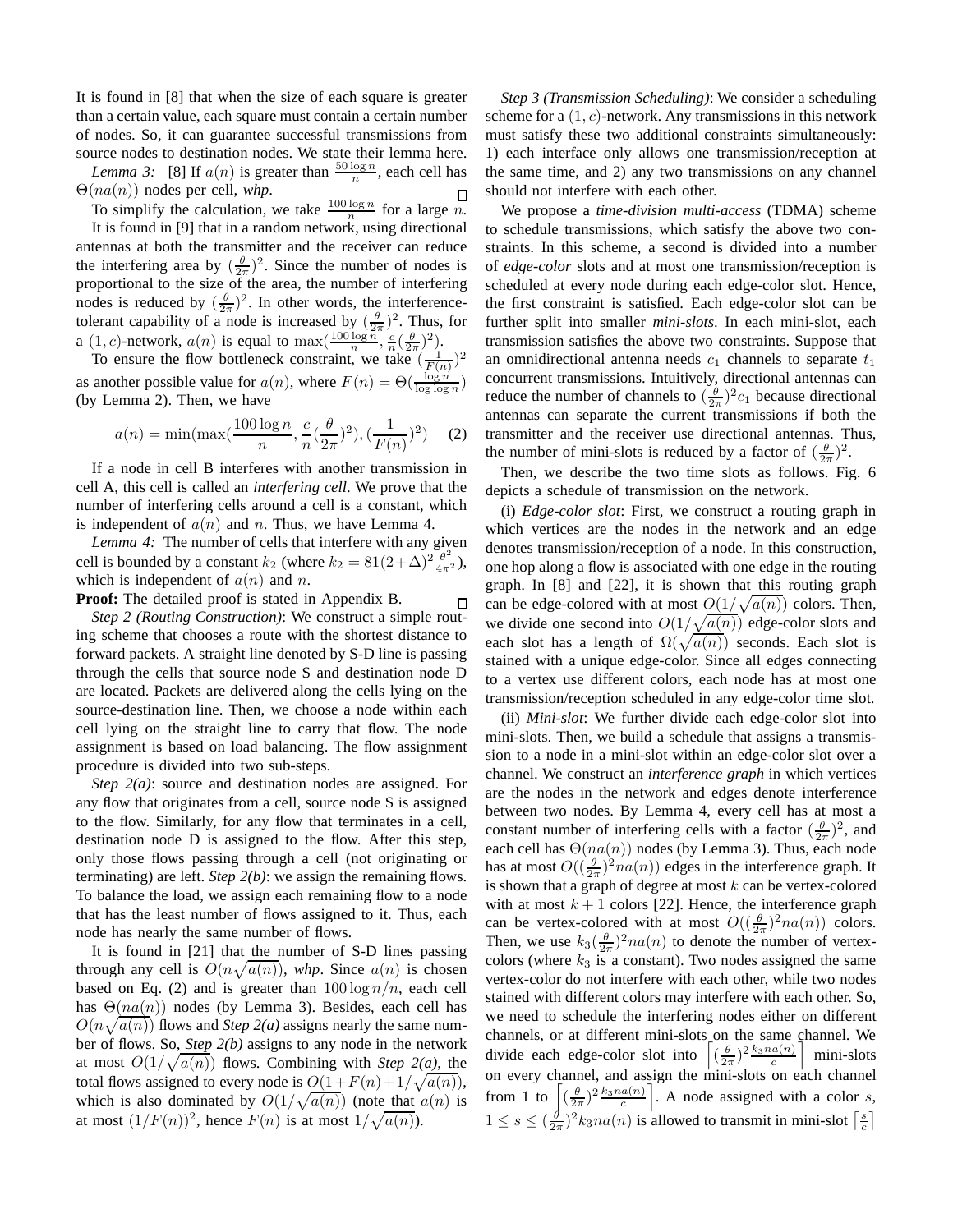

Fig. 6. The TDMA transmission schedule

on channel (s mod  $c$ ) + 1.

Let us analyze the capacity of the  $(1, c)$ -network. Each edge-color slot has a length of  $\Omega(\sqrt{a(n)})$  seconds. Each edge-color slot is divided into  $\left[ \left( \frac{\theta}{2\pi} \right)^2 \frac{k_3 n a(n)}{c} \right]$  mini-slots over every channel. Therefore, each mini-slots has a length of  $\Omega($  $\sqrt{a(n)}$  $\frac{\sqrt{u(n)}}{\left[\left(\frac{\theta}{2\pi}\right)^2\frac{k_3n_a(n)}{c}\right]}$  seconds. Since each channel can transmit at the rate of  $\frac{W}{c}$  bits/second, in each mini-slot,  $\lambda(n) = \Omega(\frac{W\sqrt{a(n)}}{\sqrt{a(n)}})$  $\frac{W \sqrt{\alpha(h)}}{c \left[ \left( \frac{\theta}{2\pi} \right)^2 \frac{k_3 n a(n)}{c} \right]}$  bits can be transported. Since  $\left[ \left( \frac{\theta}{2\pi} \right)^2 \frac{k_3 n a(n)}{c} \right] \leq \left( \frac{\theta}{2\pi} \right)^2 \frac{k_3 n a(n)}{c} + 1$ , we have,  $\lambda(n) = \Omega(\frac{W\sqrt{a(n)}}{(n+1)^2 k \log a(n)})$  $\frac{\partial^{\nu} \nabla u(n)}{(\frac{\theta}{2\pi})^2 k_3 n a(n) + c}$ ) bits/sec. Hence,  $\lambda(n)$  =  $\Omega(MIN_{O}(\frac{W}{\sqrt{\theta N^{2}}})$  $\frac{W}{(\frac{\theta}{2\pi})^2 n \sqrt{a(n)}}, \frac{W\sqrt{a(n)}}{c}$  $\frac{a(n)}{c}$ )) bits/sec. Since each flow is scheduled in one mini-slot on each hop during one second interval and every source-destination flow can support a per-node throughput of  $\lambda(n)$  bits/sec, within one second, there are  $\Omega(MIN_{O}(\frac{W}{(m)})^{2})$  $\frac{W}{(\frac{\theta}{2\pi})^2 \sqrt{a(n)}}$ ,  $\frac{Wn\sqrt{a(n)}}{c}$  $\frac{a(n)}{c}$ ) bits transmitted. Thus, the network capacity is  $n\lambda(n)$  =  $\Omega(MIN_{O}(\frac{W}{\epsilon \theta \lambda^{2}}))$  $\frac{W}{(\frac{\theta}{2\pi})^2 \sqrt{a(n)}}$ ,  $\frac{Wn\sqrt{a(n)}}{c}$  $\frac{\sqrt{u(n)}}{c}$ )) bits/sec.

Then, we extend the result to an  $(m, c)$ network, and the capacity of an  $(m, c)$ -network is  $\Omega(MIN_{O}(\frac{W}{\epsilon \theta \lambda^{2}}))$  $\frac{W}{(\frac{\theta}{2\pi})^2 \sqrt{a(n)}}$ ,  $\frac{Wmn\sqrt{a(n)}}{c}$  $\frac{\sqrt{a(n)}}{c})$ ). From Eq. (2), the size of each cell is  $\min(\max(\frac{100 \log n}{n}, \frac{c}{n}(\frac{\theta}{2\pi})^2), (\frac{1}{F(n)})^2),$ where  $F(n) = \Theta(\frac{\log n}{\log \log n})$ . Substituting the three values, we have the following theorem.

*Theorem 5:* The constructive lower bound on the capacity of an  $(m, c)$ -network is as follows.

- 1) When  $\frac{c}{m}$  is  $O((\frac{\theta}{2\pi})^2 \log n)$ ,  $a(n) = \Theta(\frac{\log n}{n})$ , the network capacity is  $\Omega(\frac{W}{\theta^2}\sqrt{\frac{n}{\log n}})$  bits/sec.
- 2) When  $\frac{c}{m}$  is  $\Omega((\frac{\theta}{2\pi})^2 \log n)$  and also  $O((\frac{\theta}{2\pi})^2 n(\frac{\log \log n}{\log n})^2)$  and  $a(n) = \Theta(\frac{e\theta^2}{mn})$ , the network capacity is  $\Omega(\frac{W}{\theta}\sqrt{\frac{nm}{c}})$ .
- 3) When  $\frac{c}{m}$  is  $\Omega\left(\left(\frac{\theta}{2\pi}\right)^2 n\left(\frac{\log \log n}{\log n}\right)^2\right)$  and  $a(n)$  =  $\Theta((\frac{\log \log n}{\log n})^2)$ , the network capacity is  $\Omega(\frac{Wmn \log \log n}{c \log n})$ bits/sec.

 $\Box$ 

# *C. Some Possible Implications*

Using directional antennas in multi-channel networks can improve the network capacity by enhancing the connectivity

and reducing interference. When  $\frac{c}{m}$  is  $O((\frac{\theta}{2\pi})^2 \log n)$ , the capacity is  $\Theta(\frac{W}{\theta^2}\sqrt{\frac{n}{\log n}})$ , which is obtained under the connectivity constraint. This capacity has a capacity gain  $\frac{4\pi^2}{\theta^2}$  $rac{\pi^2}{\theta^2}$  over an *MC-MOmni* network. This result implies that directional antennas can greatly improve the network connectivity. When  $\frac{c}{m}$  is increased to  $\Omega(\frac{\theta}{2\pi})^2 \log n$ , the throughput capacity degrades to  $\Theta(\frac{W}{\theta}\sqrt{\frac{nm}{c}})$ . At that time, directional antennas can significantly mitigate the interference and the network has a capacity gain of  $\frac{2\pi}{\theta}$ .

On the other hand, using multiple channels can help to solve the problems of hidden terminals and deafness caused by directional antennas. The directional hidden terminal problem happens when a transmitter fails to hear a prior RTS/CTS exchange between another pair of nodes and cause collisions by initiating a transmission to the receiver of the ongoing transmission. The deafness problem occurs when a transmitter fails to communicate to its intended receiver, because the receiver's antenna is adjusted in a different direction. Elbatt et al. [23] solved the deafness problem by using two interfaces which are tuned to two different channels. Both the hidden terminal and deafness problems were mitigated by sending busy tones over another channel from an omnidirectional antenna [24]. Thus, integrating multiple channels with directional antennas can improve the network performance further.

# VI. CONCLUSION

Previous studies [2]–[7] focused on using multiple channels in wireless networks to improve the network performance. However, since only omnidirectional antennas are equipped at every node in such networks, the improvement on the network capacity is limited by high interference. Other studies [9]–[16] found that using directional antennas instead of omnidirectional antennas in networks can greatly improve the network capacity. But, such single-channel networks using directional antennas only allow limited concurrent transmissions.

In this paper, we propose a novel wireless network that integrates multi-channel and directional antennas. We derive the upper bounds and lower bounds on the capacity under arbitrary networks and random networks. We have found that using directional antennas in multi-channel networks not only can enhance network connectivity but also can mitigate interferences. Meanwhile, using multiple channels also helps to solve the hidden terminal and deaf problems [12] caused by directional antennas. Therefore, combining multiple channels with directional antennas can achieve significant improvement on the network performance.

# ACKNOWLEDGMENT

This research was partially supported by Natural Science Foundation of China grant No.60573138 and 60773091, and the National Grand Fundamental Research 973 Program of China under Grant No.2006CB303000.

#### **REFERENCES**

[1] P. Gupta and P. R. Kumar, "The capacity of wireless networks," *IEEE Transactions on Information Theory*, vol. 46, no. 2, pp. 388 – 404, 2000.